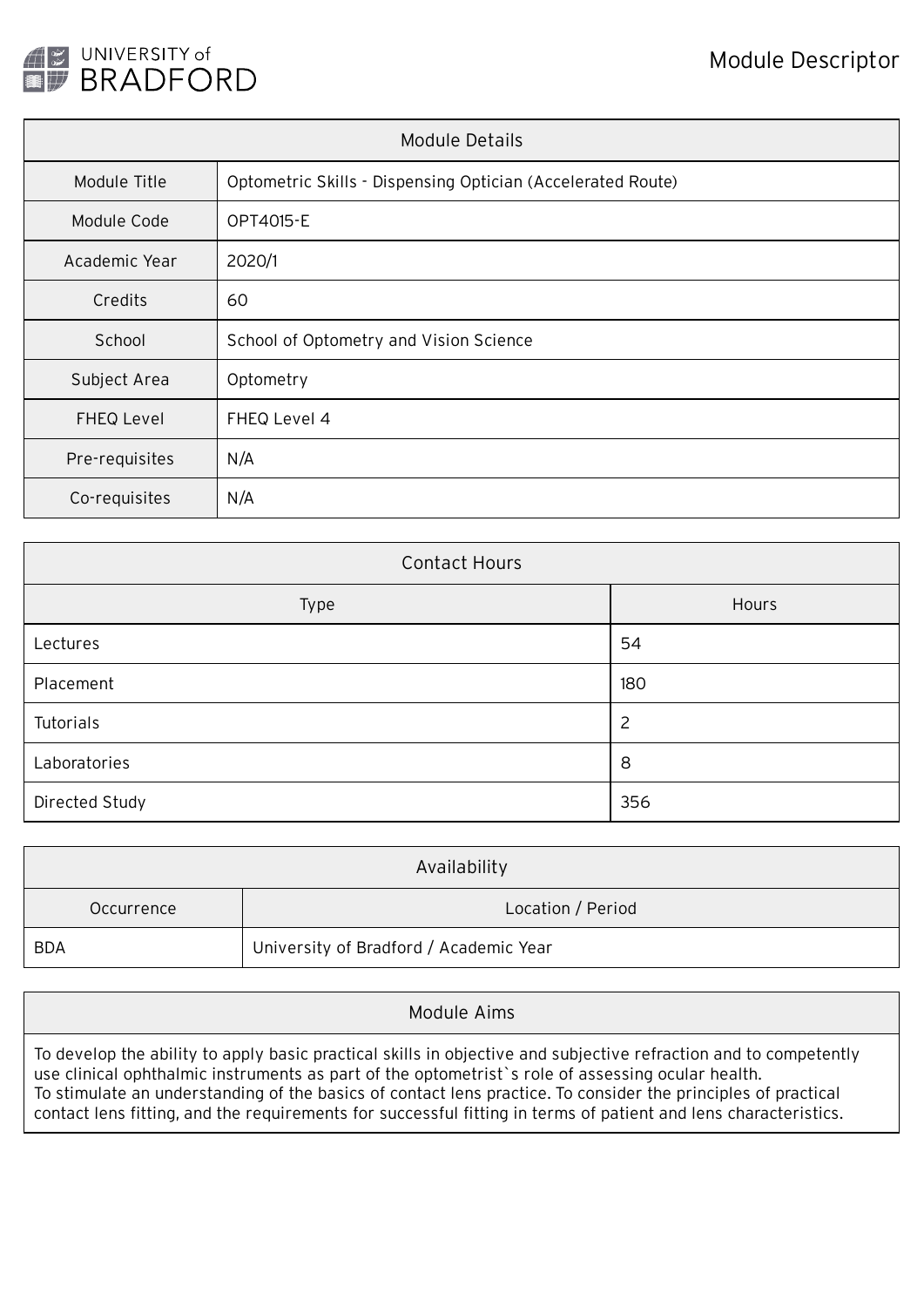## Outline Syllabus

An introduction to clinical observation & description skills; slit lamp biomicroscopy; indirect ophthalmoscopy using the slit lamp biomicroscope; observation & description of ocular structures (adnexa, anterior segment, crystalline lens, ocular fundus); tonometry (primarily non-contact); visual pathway assessment (perimetry, pupils).

Assessment of refractive error and acuity measurement. Retinoscopy; Subjective refraction; Planning practice learning programme.

Practical clinical sessions: Slit lamp biomicroscopy; Indirect ophthalmoscopy; Non Contact tonometry; Visual pathway assessment (perimetry, pupils); Retinoscopy; Subjective refraction; Combining retinoscopy & subjective refraction.

Cirected Learning: Development of basic competency in Slit Lamp Biomicroscopy, Slit Lamp based Binocular Indirect Ophthalmoscopy, Non-Contact Tonometry & Visual Field Assessment through examination of staff and colleagues in optometric practice & examination of a model eye. Measurement of visual acuity at distance & near. Basic competency in retinoscopy & subjective refraction through examination of staff & colleagues in optometric practice. Observation of common ocular conditions & common problems associated with the use of a retinoscope & subjective refraction under the direct supervision of an optometrist. Assess suitability of any patients for contact lenses. Toric, presbyopic & therapeutic contact lens fitting. Common contact lens types and modalities, along with their indications. Fitting contact lenses along with techniques required for adequate aftercare.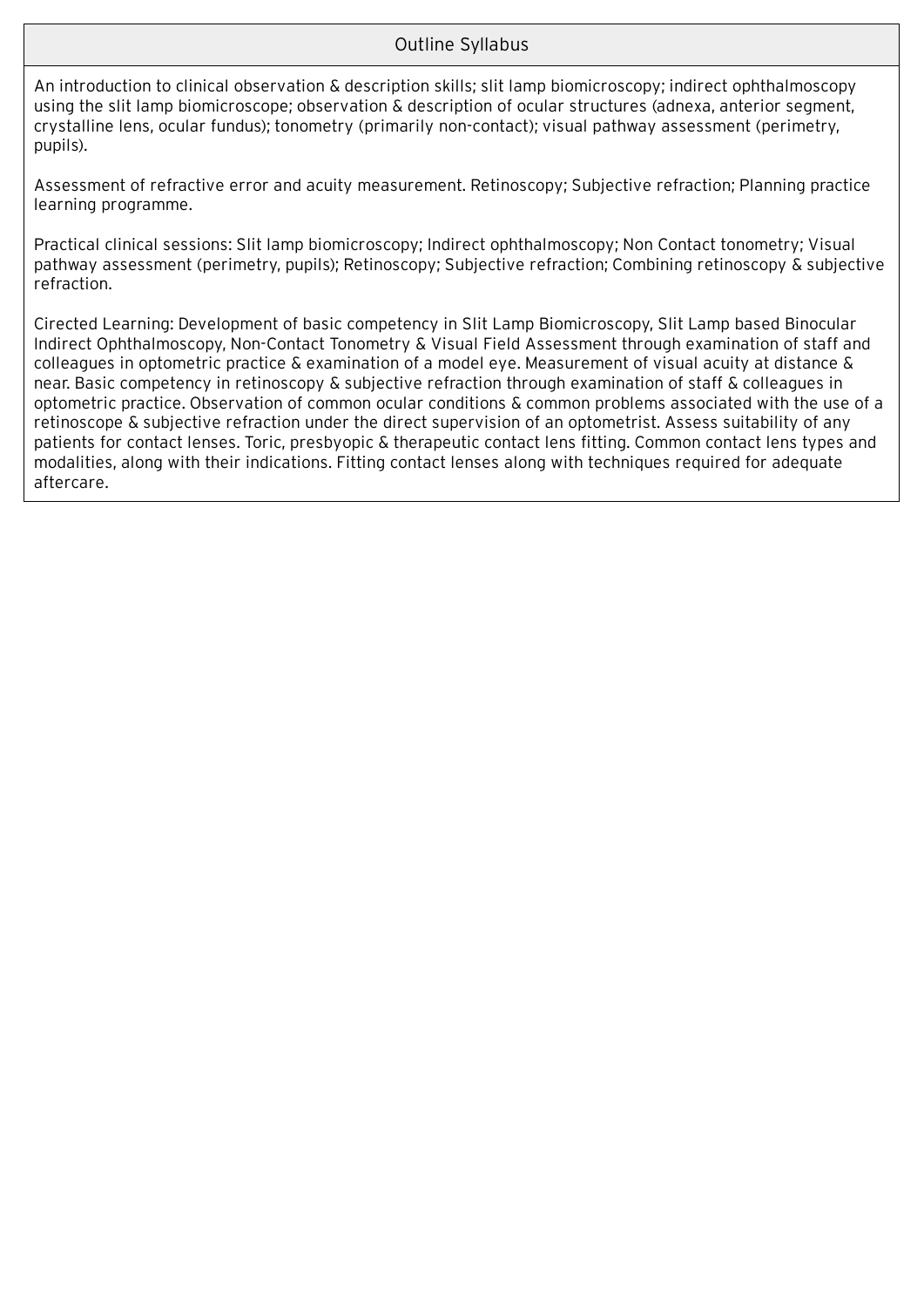| Learning Outcomes |                                                                                                                           |  |  |  |
|-------------------|---------------------------------------------------------------------------------------------------------------------------|--|--|--|
| Outcome<br>Number | Description                                                                                                               |  |  |  |
| 01                | Apply the basic principles of optics which underpin subjective and objective refraction.                                  |  |  |  |
| 10                | Handle contact lenses in a safe and hygienic manner.                                                                      |  |  |  |
| 11                | Demonstrate appropriate clinical judgement in simple contact lens fittings.                                               |  |  |  |
| 12                | Analyse clinical information from contact lens examinations and formulate tentative diagnoses<br>& management strategies. |  |  |  |
| 13                | Construct a practice learning programme in support of clinical skill development.                                         |  |  |  |
| 14                | Follow a plan of actions to meet set targets.                                                                             |  |  |  |
| 15                | Work together in small teams in support of career development.                                                            |  |  |  |
| 16                | Maintain a reflective logbook to demonstrate development of clinical skills.                                              |  |  |  |
| 17                | Develop practitioner communication skills.                                                                                |  |  |  |
| 18                | Demonstrate problem-solving skills in a variety of cases.                                                                 |  |  |  |
| 19                | Access a variety of digital media through directed study.                                                                 |  |  |  |
| 02                | Explain the role of instrumentation for the examination of visual and ocular health.                                      |  |  |  |
| 03                | Understand contact lens fitting and contact lens wear.                                                                    |  |  |  |
| 04                | Understand the options available in terms of contact lenses.                                                              |  |  |  |
| 05                | Understand the ocular consequences of contact lens wear and demonstrate an ability to deal<br>with undesirable changes.   |  |  |  |
| 06                | Retinoscopy on a human subject to a basic level of competence.                                                            |  |  |  |
| 07                | Subjective refraction using appropriate techniques to a basic level of competence.                                        |  |  |  |
| 08                | Describe the information gained from the use of commonly used ophthalmic instruments.                                     |  |  |  |
| 09                | Examine a patient's eyes in a safe systematic manner with a selection of instruments.                                     |  |  |  |

## Learning, Teaching and Assessment Strategy

This is a work-based learning module supported by a study guide, and lectures and practical tuition within the Department. Students will be required to develop a practice learning programme in support of the learning outcomes described below. Practical skills will be developed in optometric practice under the guidance of qualified optometrists. Practical clinical sessions will support you in developing your clinical skills in basic contact lens fitting and handling.